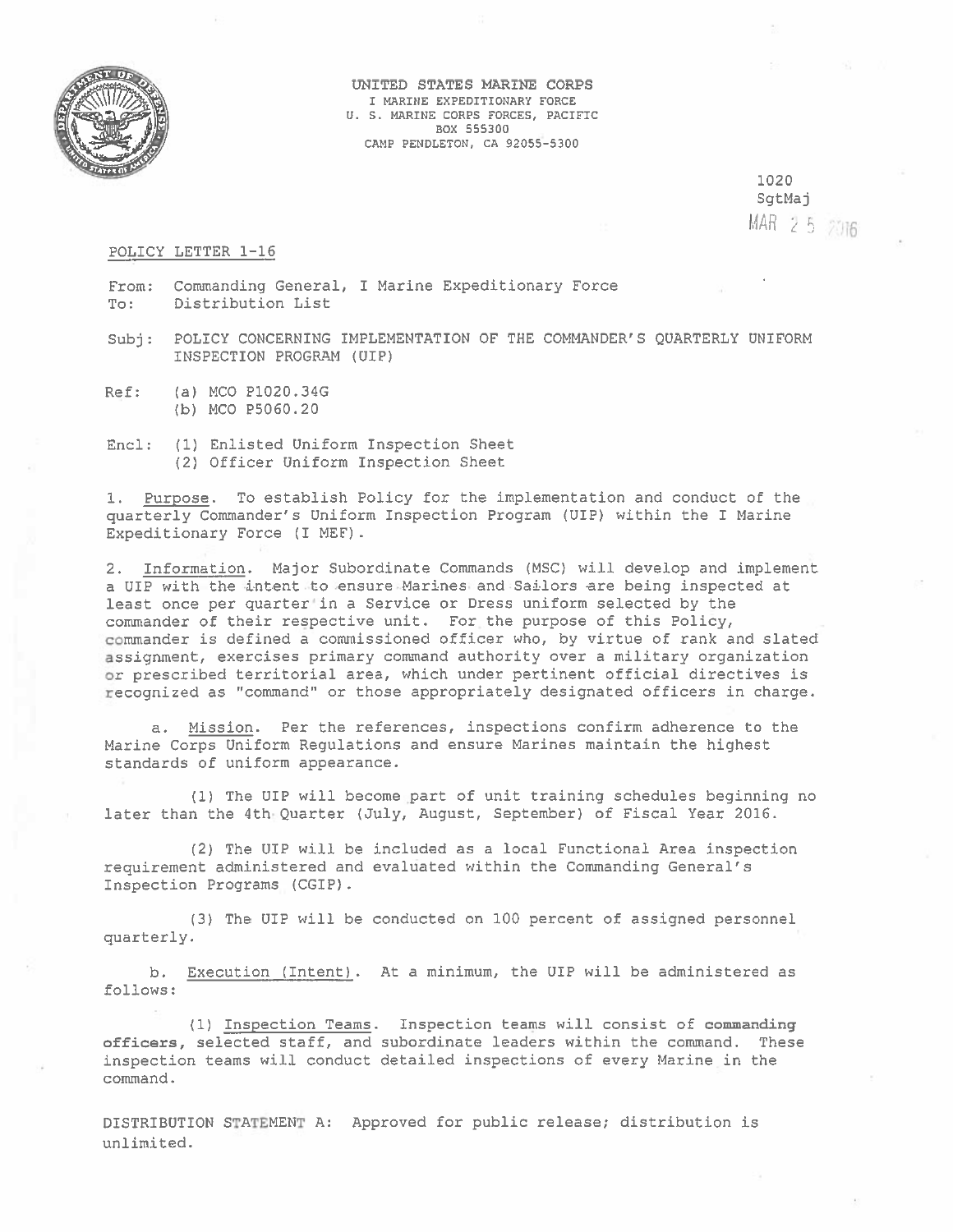1020  $MAR$  2.5 2016

## POLICY LETTER 1—16

Subj: POLICY CONCERNING IMPLEMENTATION OF THE COMMANDER'S QUARTERLY UNIFORM INSPECTION PROGRAM (UIP)

(2) Commanders. Commanders will personally insoect no less than 20 percent of assigned personnel during each quarterly inspection. (Example: While detailed inspections are conducted on 100 percent of the formed unit by an assigned inspection team, the commander inspects every fourth or fifth Marine in formation)

(3) Records. Units will maintain records (results, after action) of each inspection for two years which will be inspectable items on Commanding General's Inspection Programs.

(4) Conduct of Inspections. As denoted in the enclosures, inspections will focus on:

(a) Proper wear, care, fit, and cleanliness.

(b) Knowledge, bearing, and hygiene of inspected personnel.

Inspectors will be required to ask two to three genera<sup>l</sup> military subject questions to each individual during the conduct of an inspection.

Inspectors will conduct detailed inspections of personal weapons (Weapons at COs discretion).

(5) MSC Commanders. Will ensure similar compliance within their respective Command Elements (CE)/Headquarters. At <sup>a</sup> minimum, personnel must be observed/inspected in <sup>a</sup> designated Dress or Service uniform at least once per quarter.

4. Scope. Point of contact regarding this Policy is the <sup>I</sup> MEF Sergeant Major, at (760) 725—9252.

5. Certification. This Pclicy is applicable to the I MEF Total Force.

Distribution: I/Il

Copy to: CG, MCI-WEST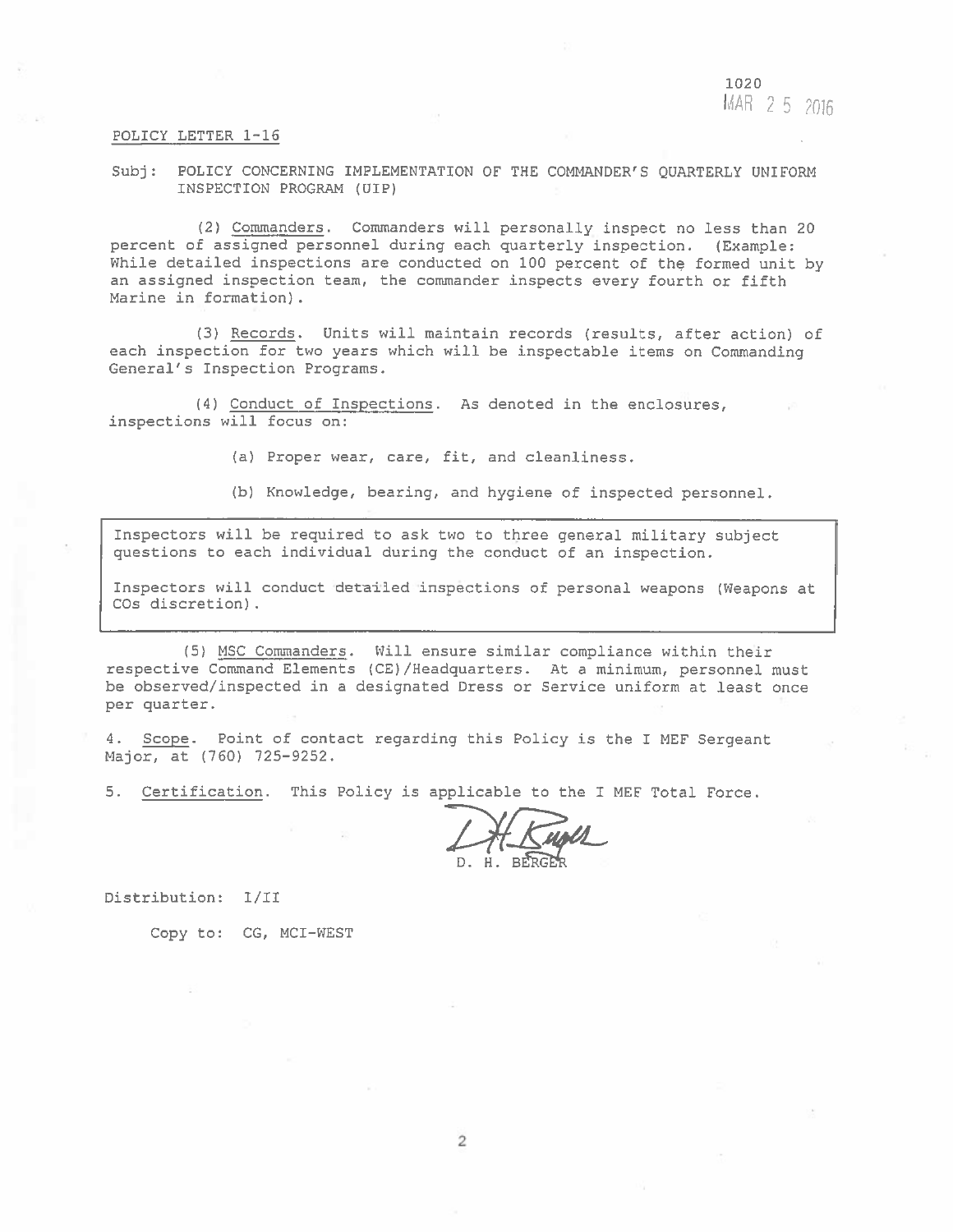

## ENLISTED UNIFORM INSPECTION SHEET (MARK ONLY AS DISCREPANCIES)



| <b>COVER</b>                                                          | <b>TIE CLASP</b>                                                                                                                                                                                                                    |                                                  |
|-----------------------------------------------------------------------|-------------------------------------------------------------------------------------------------------------------------------------------------------------------------------------------------------------------------------------|--------------------------------------------------|
| Improperly Worn on Head                                               | <b>Incorrectly Positioned</b>                                                                                                                                                                                                       | Improper Length                                  |
| Improper Fit                                                          | Tarnished/Damaged                                                                                                                                                                                                                   | Soiled                                           |
| Soiled                                                                | Pay Grade Appropriate                                                                                                                                                                                                               | Tarnished                                        |
| <b>Improperly Pressed</b>                                             |                                                                                                                                                                                                                                     | Frayed                                           |
| <b>Emblem Missing or Chipped</b>                                      | NECK TIE/NECKTAB                                                                                                                                                                                                                    | <b>Buckle Improper</b>                           |
|                                                                       | Soiled                                                                                                                                                                                                                              | Improper Gig-lin                                 |
| VISOR/CHIN STRAP                                                      | <b>Improperly Pressed</b>                                                                                                                                                                                                           |                                                  |
| Tarnished/Soiled                                                      | Frayed                                                                                                                                                                                                                              |                                                  |
| Cracked/Unserviceable                                                 | Non-Regulation                                                                                                                                                                                                                      | Soiled                                           |
|                                                                       | Clip-ON (Not Authorized During Inspection)                                                                                                                                                                                          | Frayed                                           |
| <b>GROOMING</b>                                                       | Overall Presentable Appearance                                                                                                                                                                                                      | <b>Discolored</b>                                |
| Hair Improperly Trimmed<br>Hairstyle Interfered with Wear of Headgear |                                                                                                                                                                                                                                     | Unauthorized for                                 |
| Conspicuous Artificial Hair Color                                     | <b>AWARDS</b><br>Soiled, faded, discolored or tarnished                                                                                                                                                                             |                                                  |
| <b>Improper Shave</b>                                                 | Improperly Mounted on Support Device                                                                                                                                                                                                | Unauthorized for                                 |
| Moustache Properly Trimmed                                            | Bottom Edge of Medals not Aligned                                                                                                                                                                                                   | Tarnished                                        |
| Cosmetics not within Regulation                                       | <b>Frayed or Damaged</b>                                                                                                                                                                                                            | <b>Dirty or Damaged</b>                          |
| Unauthorized or Eccentric Jewelry                                     | <b>Incorrect Precedence</b>                                                                                                                                                                                                         | <b>Heels Overly Wor</b>                          |
|                                                                       | Ribbon Inverted                                                                                                                                                                                                                     | Cracked                                          |
| <b>SERVICE STRIPES</b>                                                | Incorrectly Positioned on Uniform                                                                                                                                                                                                   | Metal Taps (Not Au                               |
| Tarnished/Soiled                                                      | Awards Inconsistent w/Awards Page                                                                                                                                                                                                   | Other:                                           |
| Scratched/Frayed                                                      | 1/3 or More of Ribbon Covering Lapel                                                                                                                                                                                                |                                                  |
| <b>Improperly Positioned</b>                                          | <b>Excessive Number of Badges</b>                                                                                                                                                                                                   |                                                  |
| Improper Number Worn on Uniform                                       | Attachments Incorrectly Positioned<br>Ribbon Holding Bar Incorrect Color                                                                                                                                                            | Unauthorized for                                 |
| <b>RANK INSIGINIA</b>                                                 |                                                                                                                                                                                                                                     |                                                  |
| Tarnished/Soiled                                                      | <b>SHIRT</b>                                                                                                                                                                                                                        |                                                  |
| Scratched/Frayed                                                      | Collar Improperly Size                                                                                                                                                                                                              | Holes/Cuts Not Re                                |
| <b>Improperly Positioned</b>                                          | <b>Improper Length of Sleeves</b>                                                                                                                                                                                                   | Irish Pennants                                   |
| Improper Rank Worn on Uniform                                         | Improper Fit                                                                                                                                                                                                                        | Lint                                             |
|                                                                       | Solled                                                                                                                                                                                                                              | Items Improperly                                 |
| UNIFORM, COAT                                                         | Faded                                                                                                                                                                                                                               | Improper Alterati                                |
| Soiled                                                                | <b>Improperly Pressed</b>                                                                                                                                                                                                           |                                                  |
| <b>Faded Stitching</b><br><b>Excessive Wear</b>                       | Collar Stays Visible<br><b>Buttons Missing or Damaged</b>                                                                                                                                                                           |                                                  |
| <b>Emblem Missing or Chipped</b>                                      |                                                                                                                                                                                                                                     | Incomplete Set<br>Information Incon              |
| Buttons Tarnished/Missing/Damaged                                     | UNIFORM TROUSERS/SLACKS/SKIRT                                                                                                                                                                                                       | Information Incor                                |
| <b>Improperly Pressed</b>                                             | Soiled                                                                                                                                                                                                                              | Improper Format                                  |
| Collar Improperly Finished                                            | <b>Faded Stitching</b>                                                                                                                                                                                                              |                                                  |
| Improperly Fitted in the Collar                                       | <b>Excessive Wearing</b>                                                                                                                                                                                                            |                                                  |
| Improperly Fitted in the Shoulders                                    | <b>Improperly Pressed</b>                                                                                                                                                                                                           | Missing-                                         |
| Improperly Fitted In the Waist                                        | <b>Buttons Missing or Damaged</b>                                                                                                                                                                                                   | Information Incon                                |
| Improperly Fitted in the Chest                                        | Scarlet Stripe Faded or Frayed                                                                                                                                                                                                      | Information Incorr                               |
| Improper Length of Sleeves                                            | Mismatched Material w/Coat                                                                                                                                                                                                          | Damaged                                          |
| Front Closure Overlap not w/ln Standards                              | Improperly Fitted in Waist                                                                                                                                                                                                          |                                                  |
| Back Vent Overlap not within Standards                                | Improperly Fitted In Hips                                                                                                                                                                                                           | $\sim$ $\sim$ $\sim$ $\sim$ $\sim$ $\sim$ $\sim$ |
| Back Vent Vertical Edge Overlap not Straight                          | Improper Length                                                                                                                                                                                                                     | <b>Incorrectly Answer</b>                        |
| Coat/skirt excessively flared                                         | Improperly Hemmed                                                                                                                                                                                                                   | <b>Improperly Execut</b>                         |
| Front/Rear Horizontal Panel Edge Uneven                               | Pockets Flared while at the POA                                                                                                                                                                                                     |                                                  |
| <b>COAT BELT</b>                                                      | Double Creases                                                                                                                                                                                                                      |                                                  |
| Improper Length                                                       |                                                                                                                                                                                                                                     |                                                  |
| Soiled                                                                |                                                                                                                                                                                                                                     |                                                  |
| Scratched/Chipped                                                     |                                                                                                                                                                                                                                     |                                                  |
| Frayed                                                                |                                                                                                                                                                                                                                     |                                                  |
| Improper Gig-line                                                     | <b>INSPECTOR:</b> The contract of the contract of the contract of the contract of the contract of the contract of the contract of the contract of the contract of the contract of the contract of the contract of the contract of t |                                                  |

| <b>ISPECTION SHEET</b><br><b>EPANCIES</b> |                                                       |
|-------------------------------------------|-------------------------------------------------------|
|                                           | WEB BELT                                              |
|                                           | Improper Length                                       |
|                                           | Soiled                                                |
|                                           | Tarnished                                             |
| AB                                        | Frayed<br><b>Buckle Improperly Fastened</b>           |
|                                           | Improper Gig-line                                     |
|                                           |                                                       |
|                                           | <b>GLOVES</b><br>Soiled                               |
| rpection)                                 | Frayed                                                |
| rance                                     | <b>Discolored</b>                                     |
|                                           | Unauthorized for Wear                                 |
| r tarnished                               | <b>SHOES</b>                                          |
| pport Device                              | Unauthorized for Wear                                 |
| t Aligned                                 | Tarnished                                             |
|                                           | Dirty or Damaged                                      |
|                                           | Heels Overly Worn                                     |
|                                           | Cracked                                               |
| Iniform                                   | Metal Taps (Not Authorized During Inspection)         |
| ards Page<br>ering Lapel                  | Other:                                                |
| ١S                                        |                                                       |
| sitioned                                  | SOCKS / HOSE                                          |
| ct Color                                  | Unauthorized for Wear                                 |
|                                           | <b>GENERAL</b>                                        |
|                                           | <b>Holes/Cuts Not Repaired</b>                        |
|                                           | Irish Pennants                                        |
|                                           | Lint                                                  |
|                                           | Items Improperly Marked                               |
|                                           | <b>Improper Alterations</b>                           |
|                                           | <b>DOG TAGS</b>                                       |
| d                                         | Incomplete Set                                        |
|                                           | Information Incomplete                                |
| <b>CKS/SKIRT</b>                          | Information Incorrect<br><b>Improper Format</b>       |
|                                           |                                                       |
|                                           | <b>ID CARD</b>                                        |
| d                                         | Missing<br>Information Incomplete                     |
| ed                                        | Information Incorrect                                 |
| аt                                        | Damaged                                               |
|                                           |                                                       |
|                                           | <b>OTHER</b><br><b>Incorrectly Answered Questions</b> |
|                                           | Improperly Executed Hand Salute                       |
| POA                                       |                                                       |
|                                           |                                                       |
|                                           |                                                       |
|                                           |                                                       |
|                                           |                                                       |
|                                           |                                                       |
|                                           |                                                       |
|                                           |                                                       |
|                                           |                                                       |

ENCLOSURE(1)